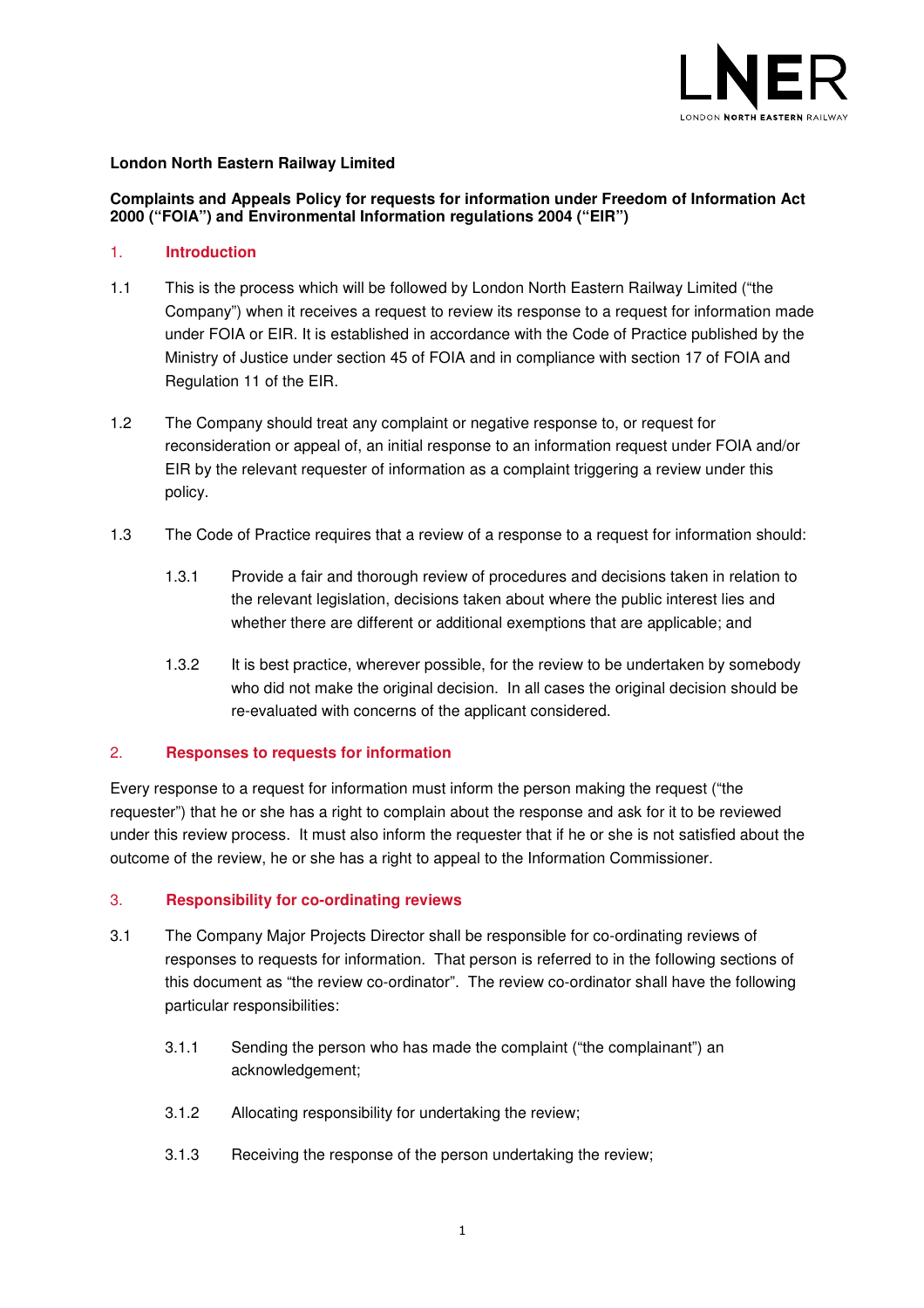

- 3.1.4 Informing the complainant of the outcome of the review;
- 3.1.5 If applicable, arranging for the complainant to receive information which the review has established should be disclosed.

### 4. **Acknowledgement of complaints**

4.1 The review co-ordinator must acknowledge any complaint about a response to a request for information no later than five working days after receipt of the complaint. The acknowledgement must confirm that the matter is being treated as a complaint and inform the complainant of the expected date for completion of the review.

#### 5. **Responsibility for undertaking reviews**

5.1 Wherever possible the review of the request for information should be undertaken by a suitably senior person who was not involved in considering the original request.

### 6. **Undertaking the review**

- 6.1 The person undertaking the review should consider all relevant information relating to the complainant's complaint and original request. This should include the following:
	- 6.1.1 Reading the request;
	- 6.1.2 Reading the response;
	- 6.1.3 Establishing what information within the original request is held, what information was disclosed and what information was withheld;
	- 6.1.4 Considering whether the request was considered under the correct legislation;
	- 6.1.5 Considering any exemptions / exceptions which have been applied or other grounds for non disclosure;
	- 6.1.6 If applicable, considering whether the public interest test has been applied correctly;
	- 6.1.7 Considering any third party consultation undertaken and the views of such third parties;
	- 6.1.8 Considering if there were any procedural irregularities (for example failure to respond within the specified timescale or failure to provide an adequate refusal letter).
- 6.2 The person undertaking the review must reach conclusions as a result of his or her review and must report them to the review co-ordinator. The report to the review co-ordinator must include: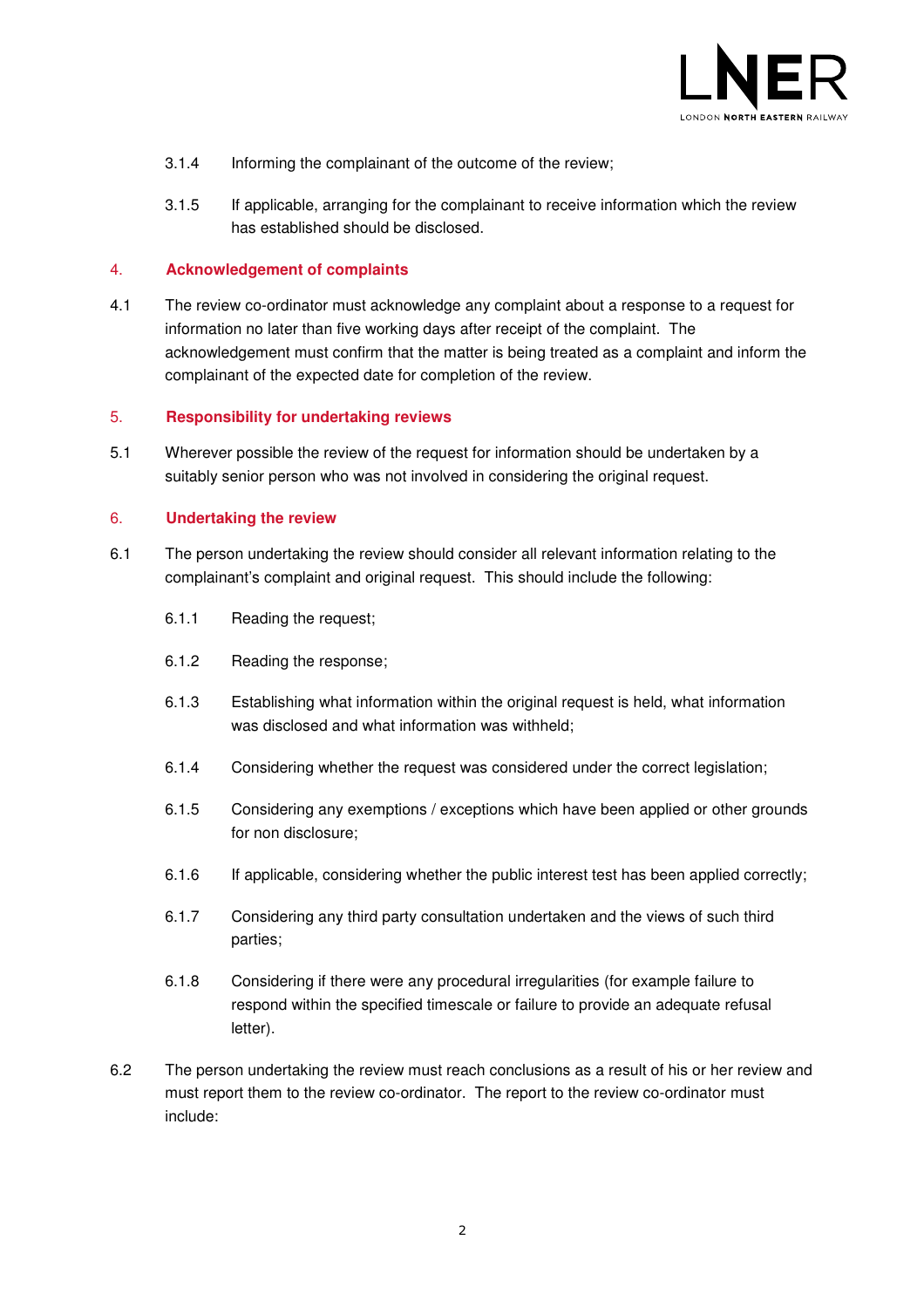

- 6.2.1 The decision of the person undertaking the review as to whether the response to the request for information was not compliant with the relevant legislation or the Company's own procedures.
- 6.2.2 The decision of the person undertaking the review as to whether information requested by the complainant should be disclosed.
- 6.2.3 Comments from the person undertaking the review as to whether there are any general lessons for the Company to learn.

# 7. **Reporting the outcome of the review**

- 7.1 The review co-ordinator must inform the complainant of the outcome of the review.
- 7.2 If the review has concluded that the response to the request for information was not compliant with the relevant legislation or the Company's own procedures, the response sent by the review co-ordinator to the complainant must include an apology.
- 7.3 The response sent by the review co-ordinator to the complainant must also:
	- 7.3.1 Acknowledge the complaint;
	- 7.3.2 Confirm the date when the complaint was received;
	- 7.3.3 State the timing of the original response and the decision it gave;
	- 7.3.4 Confirm whether or not the requested information is held by the Company;
	- 7.3.5 Inform the complainant of the outcome of the review (whether the original response was correct and if not in what aspects and apologise) and:
		- 7.3.5.1 If the review has concluded that the requested information should be disclosed, send the information to the complainant or inform him or her when it will be sent;
		- 7.3.5.2 If the review has concluded that the requested information should not be disclosed, inform the complainant of:
			- (a) The reason why the information is exempt from disclosure;
			- (b) The exemption / exception which has been applied and why it is applicable;
			- (c) If the exemption is subject to the public interest test, the factors considered and the decision; and
		- 7.3.5.3 The complainant's right to appeal to the Information Commissioner about the outcome of the review.